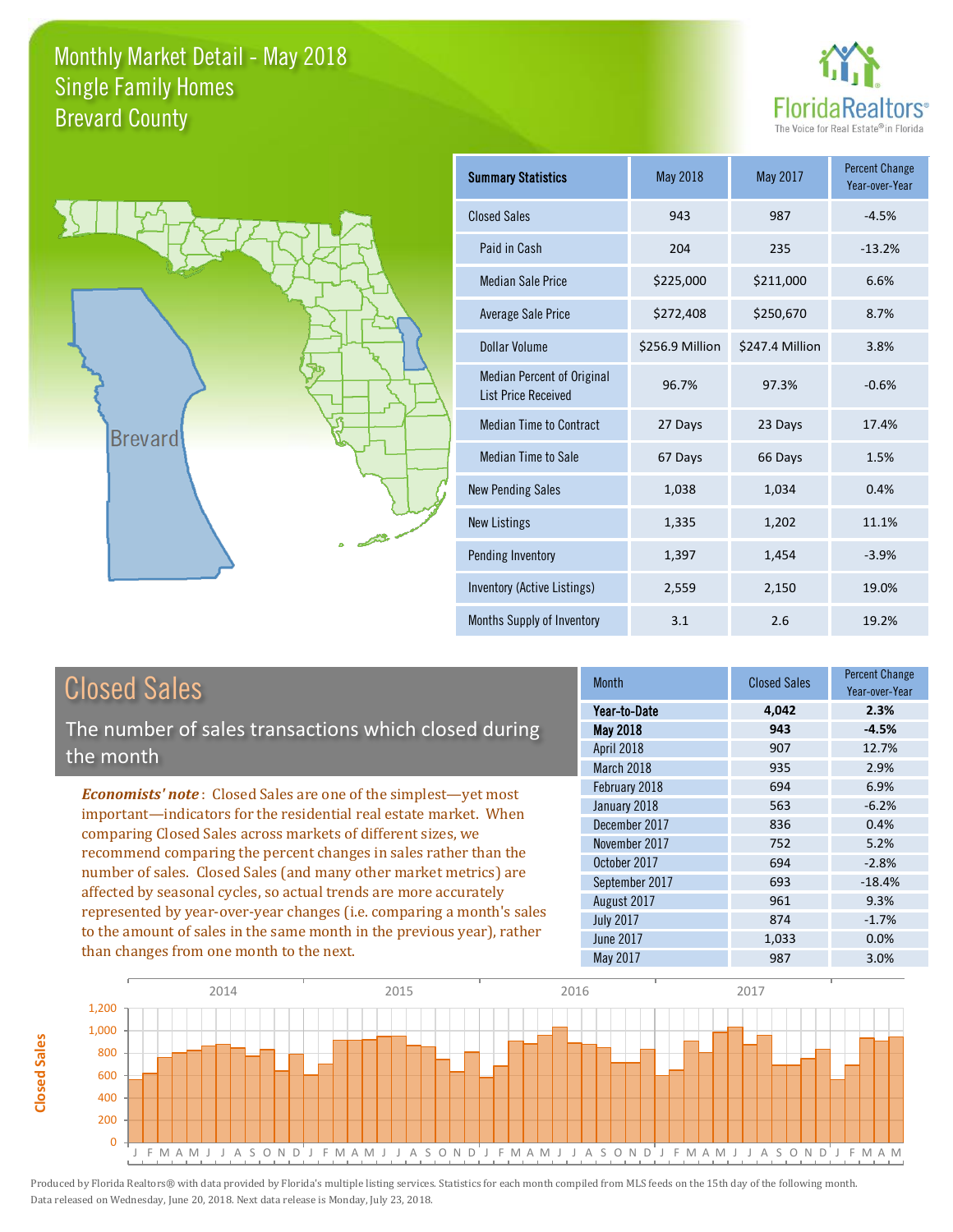this statistic should be interpreted with care.



| Cash Sales                                                                     | <b>Month</b>      | <b>Cash Sales</b> | <b>Percent Change</b><br>Year-over-Year |
|--------------------------------------------------------------------------------|-------------------|-------------------|-----------------------------------------|
|                                                                                | Year-to-Date      | 943               | $-12.4%$                                |
| The number of Closed Sales during the month in which                           | <b>May 2018</b>   | 204               | $-13.2%$                                |
| buyers exclusively paid in cash                                                | <b>April 2018</b> | 182               | $-6.7%$                                 |
|                                                                                | March 2018        | 209               | $-14.7%$                                |
|                                                                                | February 2018     | 193               | $-8.1%$                                 |
|                                                                                | January 2018      | 155               | $-19.3%$                                |
| <b>Economists' note:</b> Cash Sales can be a useful indicator of the extent to | December 2017     | 193               | $-15.0%$                                |
| which investors are participating in the market. Why? Investors are            | November 2017     | 181               | $-1.6%$                                 |
| far more likely to have the funds to purchase a home available up front,       | October 2017      | 166               | $-14.0%$                                |
| whereas the typical homebuyer requires a mortgage or some other                | September 2017    | 159               | $-26.4%$                                |
| form of financing. There are, of course, many possible exceptions, so          | August 2017       | 230               | 0.4%                                    |
| this statistic should be interpreted with care.                                | <b>July 2017</b>  | 201               | $-9.9%$                                 |



### Cash Sales as a Percentage of Closed Sales

The percentage of Closed Sales during the month which were Cash Sales

*Economists' note* : This statistic is simply another way of viewing Cash Sales. The remaining percentages of Closed Sales (i.e. those not paid fully in cash) each month involved some sort of financing, such as mortgages, owner/seller financing, assumed loans, etc.

| <b>Month</b>     | <b>Percent of Closed</b> | <b>Percent Change</b> |
|------------------|--------------------------|-----------------------|
|                  | Sales Paid in Cash       | Year-over-Year        |
| Year-to-Date     | 23.3%                    | $-14.7%$              |
| May 2018         | 21.6%                    | $-9.2%$               |
| April 2018       | 20.1%                    | $-16.9%$              |
| March 2018       | 22.4%                    | $-17.0%$              |
| February 2018    | 27.8%                    | $-14.2%$              |
| January 2018     | 27.5%                    | $-14.1%$              |
| December 2017    | 23.1%                    | $-15.4%$              |
| November 2017    | 24.1%                    | $-6.2%$               |
| October 2017     | 23.9%                    | $-11.5%$              |
| September 2017   | 22.9%                    | $-9.8%$               |
| August 2017      | 23.9%                    | $-8.4%$               |
| <b>July 2017</b> | 23.0%                    | $-8.4%$               |
| <b>June 2017</b> | 21.4%                    | $-21.6%$              |
| May 2017         | 23.8%                    | $-14.7%$              |

June 2017 221 -21.6%

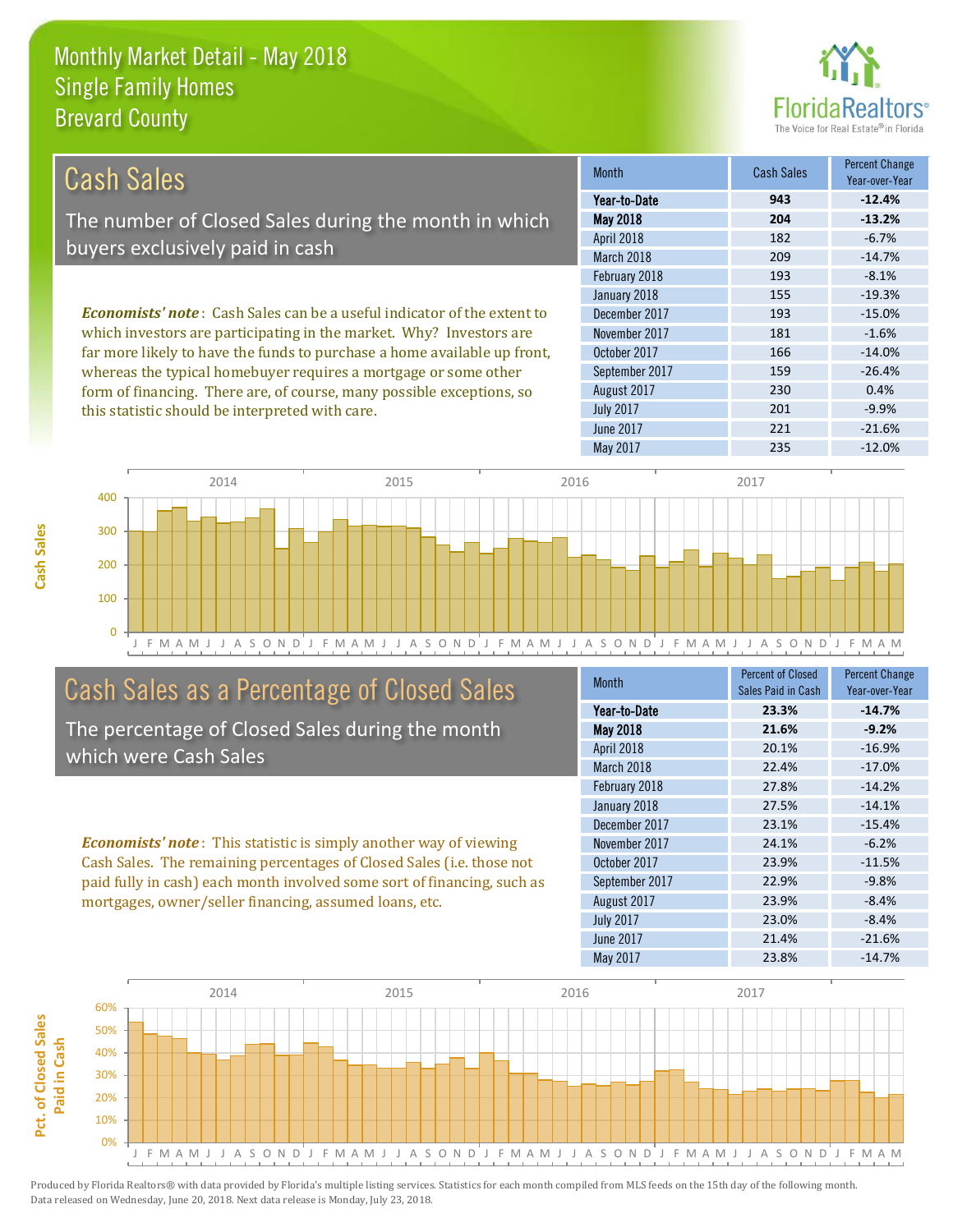the types of homes that sell can change over time.



| Median Sale Price                                                         | <b>Month</b>      | <b>Median Sale Price</b> | <b>Percent Change</b><br>Year-over-Year |
|---------------------------------------------------------------------------|-------------------|--------------------------|-----------------------------------------|
|                                                                           | Year-to-Date      | \$225,268                | 12.6%                                   |
| The median sale price reported for the month (i.e. 50%                    | <b>May 2018</b>   | \$225,000                | 6.6%                                    |
|                                                                           | <b>April 2018</b> | \$227,500                | 11.2%                                   |
| of sales were above and 50% of sales were below)                          | March 2018        | \$230,000                | 18.6%                                   |
|                                                                           | February 2018     | \$230,000                | 12.2%                                   |
| <b>Economists' note:</b> Median Sale Price is our preferred summary       | January 2018      | \$215,000                | 10.3%                                   |
| statistic for price activity because, unlike Average Sale Price, Median   | December 2017     | \$227,789                | 19.3%                                   |
| Sale Price is not sensitive to high sale prices for small numbers of      | November 2017     | \$218,000                | 15.3%                                   |
| homes that may not be characteristic of the market area. Keep in mind     | October 2017      | \$195,000                | 2.6%                                    |
| that median price trends over time are not always solely caused by        | September 2017    | \$215,000                | 9.1%                                    |
| changes in the general value of local real estate. Median sale price only | August 2017       | \$222,500                | 14.1%                                   |
| reflects the values of the homes that sold each month, and the mix of     | <b>July 2017</b>  | \$220,000                | 12.2%                                   |



### Average Sale Price

The average sale price reported for the month (i.e. total sales in dollars divided by the number of sales)

*Economists' note* : Usually, we prefer Median Sale Price over Average Sale Price as a summary statistic for home prices. However, Average Sale Price does have its uses—particularly when it is analyzed alongside the Median Sale Price. For one, the relative difference between the two statistics can provide some insight into the market for higher-end homes in an area.

| <b>Month</b>     | <b>Average Sale Price</b> | <b>Percent Change</b><br>Year-over-Year |
|------------------|---------------------------|-----------------------------------------|
| Year-to-Date     | \$271,984                 | 11.4%                                   |
| <b>May 2018</b>  | \$272,408                 | 8.7%                                    |
| April 2018       | \$271,333                 | 12.3%                                   |
| March 2018       | \$272,133                 | 13.2%                                   |
| February 2018    | \$285,367                 | 15.5%                                   |
| January 2018     | \$255,576                 | 6.7%                                    |
| December 2017    | \$271,875                 | 17.0%                                   |
| November 2017    | \$248,225                 | 9.3%                                    |
| October 2017     | \$251,509                 | 9.9%                                    |
| September 2017   | \$263,683                 | 13.8%                                   |
| August 2017      | \$263,983                 | 8.3%                                    |
| <b>July 2017</b> | \$259,499                 | 9.5%                                    |
| <b>June 2017</b> | \$259,469                 | 13.8%                                   |
| May 2017         | \$250,670                 | 11.1%                                   |

May 2017 **\$211,000** 14.1%

June 2017 **\$220,000** 15.8%



Produced by Florida Realtors® with data provided by Florida's multiple listing services. Statistics for each month compiled from MLS feeds on the 15th day of the following month. Data released on Wednesday, June 20, 2018. Next data release is Monday, July 23, 2018.

**Average Sale Price**

**Average Sale Price**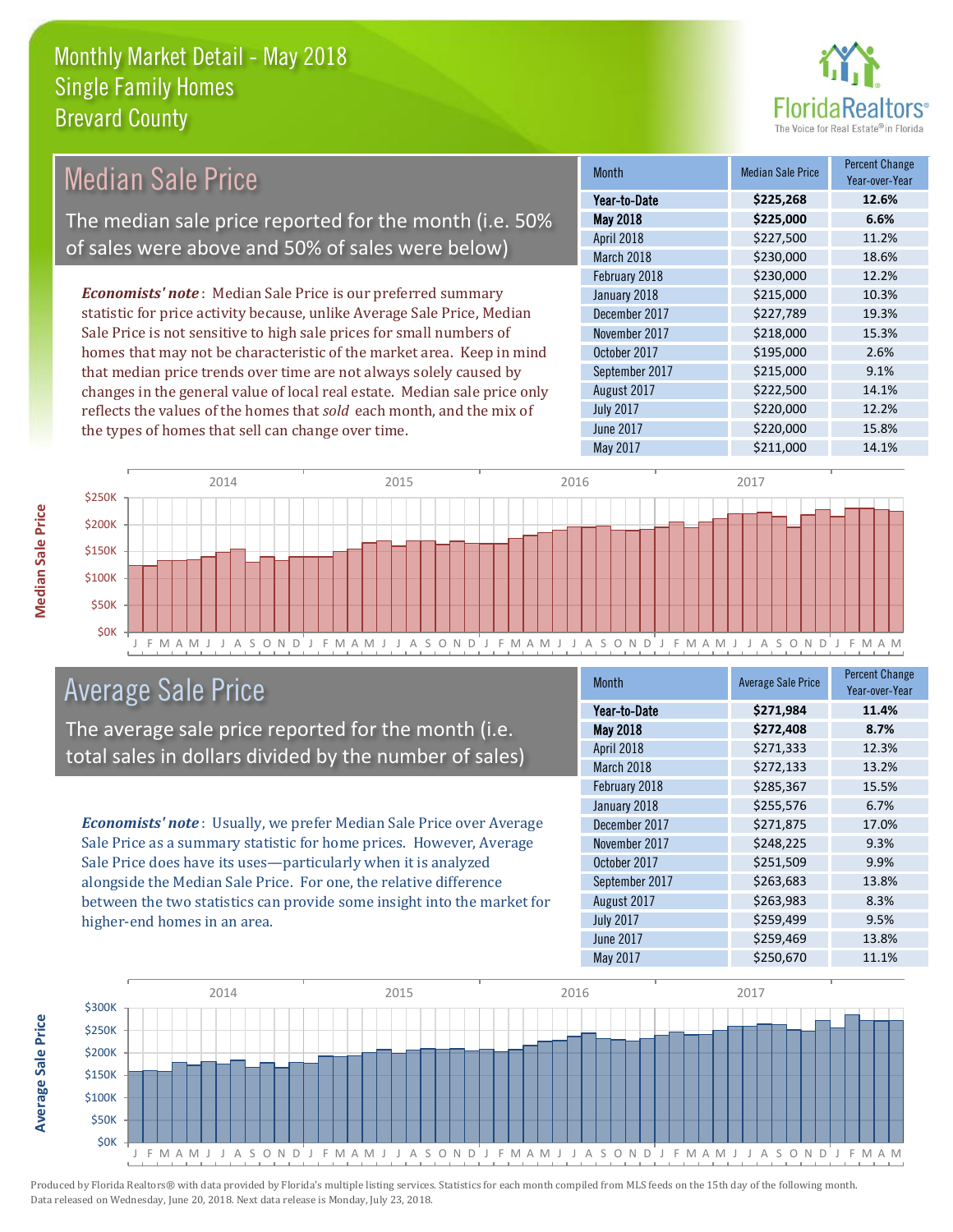

### Dollar Volume

The sum of the sale prices for all sales which closed during the month

*Economists' note* : Dollar Volume is simply the sum of all sale prices in a given time period, and can quickly be calculated by multiplying Closed Sales by Average Sale Price. It is a strong indicator of the health of the real estate industry in a market, and is of particular interest to real estate professionals, investors, analysts, and government agencies. Potential home sellers and home buyers, on the other hand, will likely be better served by paying attention to trends in the two components of Dollar Volume (i.e. sales and prices) individually.

| <b>Month</b>     | <b>Dollar Volume</b> | Percent Change<br>Year-over-Year |
|------------------|----------------------|----------------------------------|
| Year-to-Date     | \$1.1 Billion        | 14.0%                            |
| <b>May 2018</b>  | \$256.9 Million      | 3.8%                             |
| April 2018       | \$246.1 Million      | 26.6%                            |
| March 2018       | \$254.4 Million      | 16.5%                            |
| February 2018    | \$198.0 Million      | 23.6%                            |
| January 2018     | \$143.9 Million      | 0.2%                             |
| December 2017    | \$227.3 Million      | 17.4%                            |
| November 2017    | \$186.7 Million      | 15.0%                            |
| October 2017     | \$174.5 Million      | 6.8%                             |
| September 2017   | \$182.7 Million      | $-7.1%$                          |
| August 2017      | \$253.7 Million      | 18.4%                            |
| <b>July 2017</b> | \$226.8 Million      | 7.7%                             |
| <b>June 2017</b> | \$268.0 Million      | 13.8%                            |
| <b>May 2017</b>  | \$247.4 Million      | 14.5%                            |



### Median Percent of Original List Price Received

The median of the sale price (as a percentage of the original list price) across all properties selling during the month

*Economists' note* : The Median Percent of Original List Price Received is useful as an indicator of market recovery, since it typically rises as buyers realize that the market may be moving away from them and they need to match the selling price (or better it) in order to get a contract on the house. This is usually the last measure to indicate a market has shifted from down to up, so it is what we would call a *lagging* indicator.

| <b>Month</b>     | Med. Pct. of Orig.         | <b>Percent Change</b> |
|------------------|----------------------------|-----------------------|
|                  | <b>List Price Received</b> | Year-over-Year        |
| Year-to-Date     | 96.6%                      | 0.2%                  |
| May 2018         | 96.7%                      | $-0.6%$               |
| April 2018       | 96.8%                      | 0.1%                  |
| March 2018       | 96.9%                      | 0.9%                  |
| February 2018    | 96.0%                      | 0.2%                  |
| January 2018     | 95.8%                      | 0.0%                  |
| December 2017    | 96.6%                      | 0.3%                  |
| November 2017    | 96.6%                      | 0.4%                  |
| October 2017     | 96.1%                      | $-0.2%$               |
| September 2017   | 96.5%                      | 0.6%                  |
| August 2017      | 96.8%                      | 0.1%                  |
| <b>July 2017</b> | 97.0%                      | 0.3%                  |
| June 2017        | 97.2%                      | 0.8%                  |
| May 2017         | 97.3%                      | 0.9%                  |

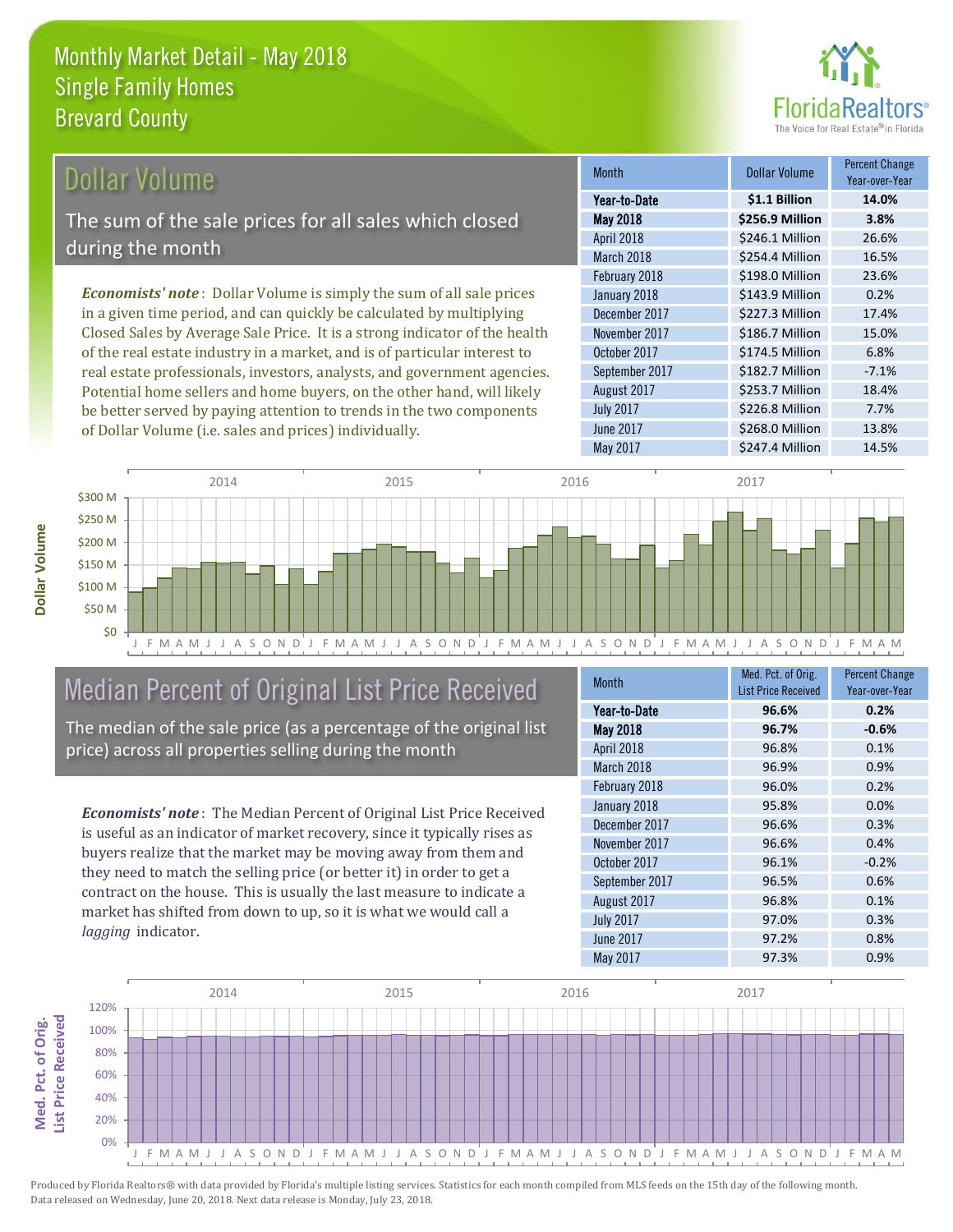

#### *Economists' note* : Like Time to Sale, Time to Contract is a measure of the length of the home selling process calculated for sales which closed during the month. The difference is that Time to Contract measures the number of days between the initial listing of a property and the signing of the contract which eventually led to the closing of the sale. When the gap between Median Time to Contract and Median Time to 25 Days -7.4% August 2017 January 2018 **37 Days** 5.7% December 2017 28 Days 0.0% November 2017 30 Days 15.4% October 2017 34 Days 30.8% September 2017 27 Days 0.0% Month Month Median Time to **Contract** Percent Change Year-over-Year May 2018 **27 Days 17.4%** Year-to-Date **31 Days 6.9%** April 2018 27 Days 3.8% March 2018 30 Days 0.0% February 2018 39 Days 8.3% Median Time to Contract The median number of days between the listing date and contract date for all Closed Sales during the month



### Median Time to Sale

numbers of cash sales.

**Median Time to** 

**Median Time to** 

The median number of days between the listing date and closing date for all Closed Sales during the month

Sale grows, it is usually a sign of longer closing times and/or declining

*Economists' note* : Time to Sale is a measure of the length of the home selling process, calculated as the number of days between the initial listing of a property and the closing of the sale. *Median* Time to Sale is the amount of time the "middle" property selling this month was on the market. That is, 50% of homes selling this month took *less* time to sell, and 50% of homes took *more* time to sell. Median Time to Sale gives a more accurate picture than Average Time to Sale, which can be skewed upward by small numbers of properties taking an abnormally long time to sell.

| <b>Month</b>     | <b>Median Time to Sale</b> | <b>Percent Change</b><br>Year-over-Year |
|------------------|----------------------------|-----------------------------------------|
| Year-to-Date     | 72 Days                    | 0.0%                                    |
| May 2018         | 67 Days                    | 1.5%                                    |
| April 2018       | 66 Days                    | $-1.5%$                                 |
| March 2018       | 69 Days                    | $-2.8%$                                 |
| February 2018    | 83 Days                    | 3.8%                                    |
| January 2018     | 79 Days                    | $-2.5%$                                 |
| December 2017    | 67 Days                    | $-6.9%$                                 |
| November 2017    | 74 Days                    | $-3.9%$                                 |
| October 2017     | 80 Days                    | 9.6%                                    |
| September 2017   | 73 Days                    | 1.4%                                    |
| August 2017      | 67 Days                    | $-5.6%$                                 |
| <b>July 2017</b> | 64 Days                    | $-11.1%$                                |
| <b>June 2017</b> | 63 Days                    | $-16.0%$                                |
| May 2017         | 66 Days                    | $-10.8%$                                |

June 2017 **17 Days** -39.3%

July 2017 20 Days -25.9%

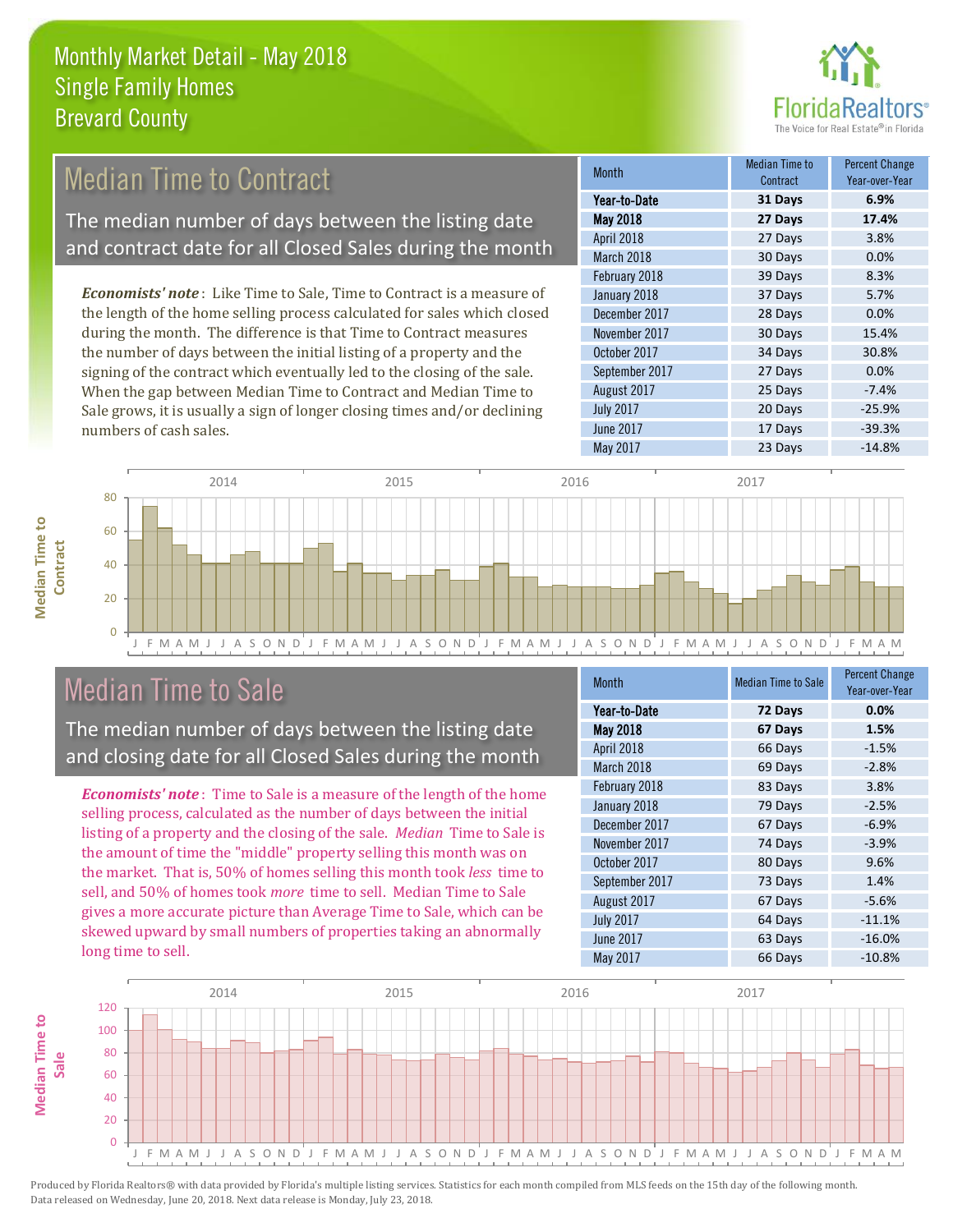distressed properties for sale.



| <b>New Pending Sales</b>                                                       | <b>Month</b>      | <b>New Pending Sales</b> | <b>Percent Change</b><br>Year-over-Year |
|--------------------------------------------------------------------------------|-------------------|--------------------------|-----------------------------------------|
|                                                                                | Year-to-Date      | 4,918                    | 0.4%                                    |
| The number of listed properties that went under                                | <b>May 2018</b>   | 1,038                    | 0.4%                                    |
| contract during the month                                                      | <b>April 2018</b> | 1,021                    | $-0.7%$                                 |
|                                                                                | March 2018        | 1,034                    | 0.6%                                    |
|                                                                                | February 2018     | 906                      | 2.7%                                    |
| <b>Economists' note</b> : Because of the typical length of time it takes for a | January 2018      | 919                      | $-0.5%$                                 |
| sale to close, economists consider Pending Sales to be a decent                | December 2017     | 656                      | 3.8%                                    |
| indicator of potential future Closed Sales. It is important to bear in         | November 2017     | 790                      | 14.2%                                   |
| mind, however, that not all Pending Sales will be closed successfully.         | October 2017      | 859                      | 33.2%                                   |
| So, the effectiveness of Pending Sales as a future indicator of Closed         | September 2017    | 538                      | $-37.7%$                                |
| Sales is susceptible to changes in market conditions such as the               | August 2017       | 1.004                    | 2.3%                                    |



# New Listings

The number of properties put onto the market during the month

availability of financing for homebuyers and the inventory of

*Economists' note* : New Listings tend to rise in delayed response to increasing prices, so they are often seen as a lagging indicator of market health. As prices rise, potential sellers raise their estimations of value—and in the most recent cycle, rising prices have freed up many potential sellers who were previously underwater on their mortgages. Note that in our calculations, we take care to not include properties that were recently taken off the market and quickly relisted, since these are not really *new* listings.

| <b>Month</b>     | <b>New Listings</b> | <b>Percent Change</b><br>Year-over-Year |
|------------------|---------------------|-----------------------------------------|
| Year-to-Date     | 5,812               | 6.2%                                    |
| May 2018         | 1,335               | 11.1%                                   |
| April 2018       | 1,155               | 7.7%                                    |
| March 2018       | 1,209               | 7.1%                                    |
| February 2018    | 1,035               | 9.1%                                    |
| January 2018     | 1,078               | $-3.7%$                                 |
| December 2017    | 695                 | $-1.4%$                                 |
| November 2017    | 930                 | 1.6%                                    |
| October 2017     | 936                 | 15.3%                                   |
| September 2017   | 624                 | $-30.9%$                                |
| August 2017      | 1,071               | 6.4%                                    |
| <b>July 2017</b> | 1,198               | 26.5%                                   |
| June 2017        | 1,156               | 4.6%                                    |
| May 2017         | 1,202               | 14.2%                                   |

May 2017 1,034 3.9%

July 2017 **995** 3.3% June 2017 **962** 962 1.6%



Produced by Florida Realtors® with data provided by Florida's multiple listing services. Statistics for each month compiled from MLS feeds on the 15th day of the following month. Data released on Wednesday, June 20, 2018. Next data release is Monday, July 23, 2018.

**New Listings**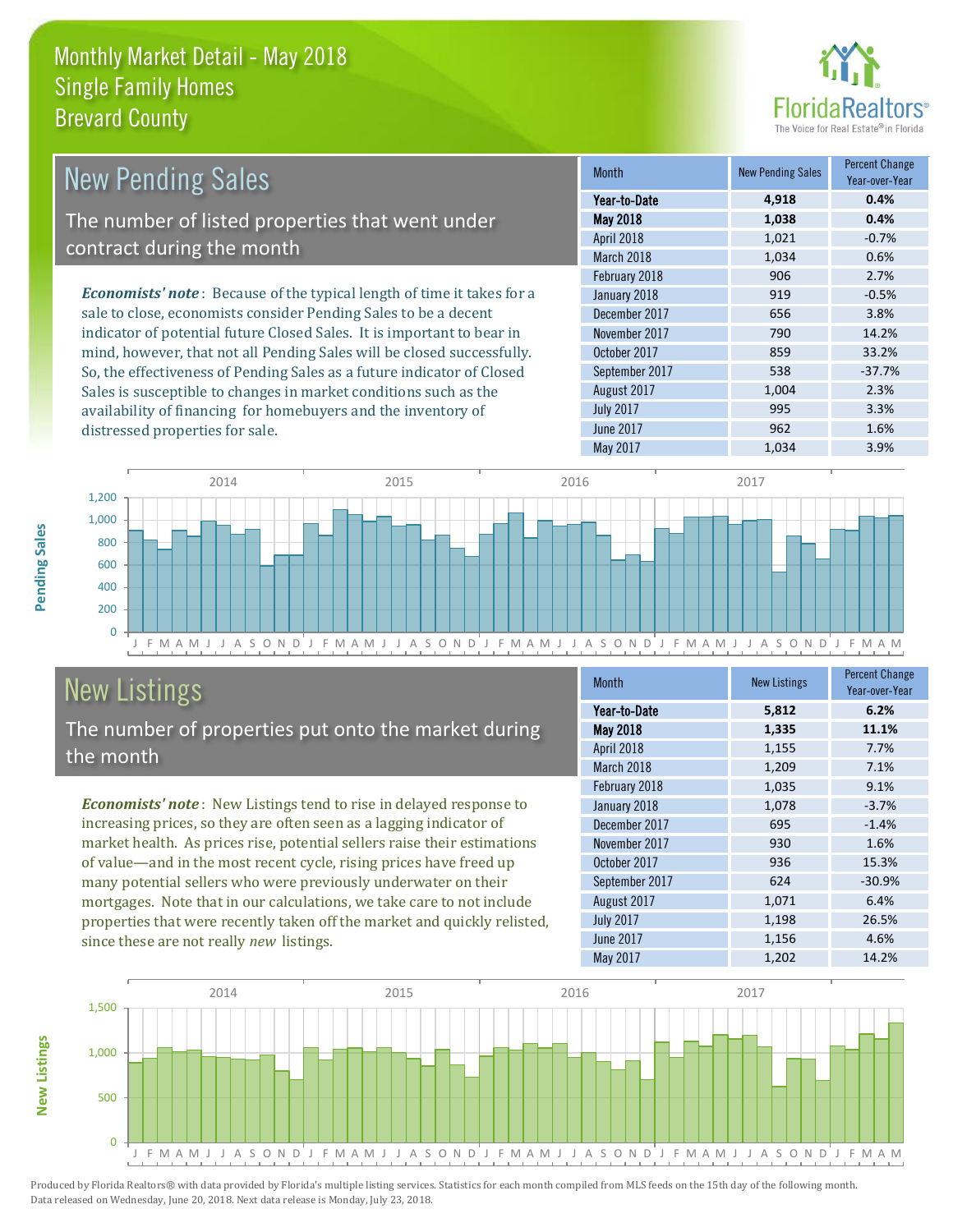

| <b>Inventory (Active Listings)</b>                                |                   |                                                                              |  |
|-------------------------------------------------------------------|-------------------|------------------------------------------------------------------------------|--|
|                                                                   | <b>YTD (Montl</b> |                                                                              |  |
| The number of property listings active at the end of<br>the month |                   |                                                                              |  |
|                                                                   |                   | <b>Economists' note</b> : There are a number of ways to define and calculate |  |

Inventory. Our method is to simply count the number of active listings on the last day of the month, and hold this number to compare with the same month the following year. Inventory rises when New Listings are outpacing the number of listings that go off-market (regardless of whether they actually sell). Likewise, it falls when New Listings aren't keeping up with the rate at which homes are going off-market.

| <b>Month</b>             | Inventory | <b>Percent Change</b><br>Year-over-Year |
|--------------------------|-----------|-----------------------------------------|
| <b>YTD (Monthly Avg)</b> | 2,359     | 13.6%                                   |
| <b>May 2018</b>          | 2,559     | 19.0%                                   |
| April 2018               | 2,394     | 17.9%                                   |
| March 2018               | 2,315     | 13.9%                                   |
| February 2018            | 2,244     | 9.6%                                    |
| January 2018             | 2,283     | 7.6%                                    |
| December 2017            | 2,166     | 8.2%                                    |
| November 2017            | 2,259     | 8.7%                                    |
| October 2017             | 2,225     | 13.9%                                   |
| September 2017           | 2,266     | 12.2%                                   |
| August 2017              | 2,265     | 11.0%                                   |
| <b>July 2017</b>         | 2,301     | 8.6%                                    |
| <b>June 2017</b>         | 2,202     | 0.6%                                    |
| May 2017                 | 2,150     | $-1.1%$                                 |



## Months Supply of Inventory

An estimate of the number of months it will take to deplete the current Inventory given recent sales rates

*Economists' note* : MSI is a useful indicator of market conditions. The benchmark for a balanced market (favoring neither buyer nor seller) is 5.5 months of inventory. Anything higher is traditionally a buyers' market, and anything lower is a sellers' market. There is no single accepted way of calculating MSI. A common method is to divide current Inventory by the most recent month's Closed Sales count, but this count is a usually poor predictor of future Closed Sales due to seasonal cycles. To eliminate seasonal effects, we use the 12-month average of monthly Closed Sales instead.

| <b>Month</b>             | <b>Months Supply</b> | <b>Percent Change</b><br>Year-over-Year |
|--------------------------|----------------------|-----------------------------------------|
| <b>YTD (Monthly Avg)</b> | 2.9                  | 16.0%                                   |
| May 2018                 | 3.1                  | 19.2%                                   |
| April 2018               | 2.9                  | 16.0%                                   |
| March 2018               | 2.8                  | 12.0%                                   |
| February 2018            | 2.7                  | 8.0%                                    |
| January 2018             | 2.8                  | 7.7%                                    |
| December 2017            | 2.7                  | 12.5%                                   |
| November 2017            | 2.8                  | 12.0%                                   |
| October 2017             | 2.7                  | 12.5%                                   |
| September 2017           | 2.8                  | 12.0%                                   |
| August 2017              | 2.7                  | 8.0%                                    |
| <b>July 2017</b>         | 2.8                  | 7.7%                                    |
| June 2017                | 2.7                  | 0.0%                                    |
| May 2017                 | 2.6                  | $-3.7%$                                 |

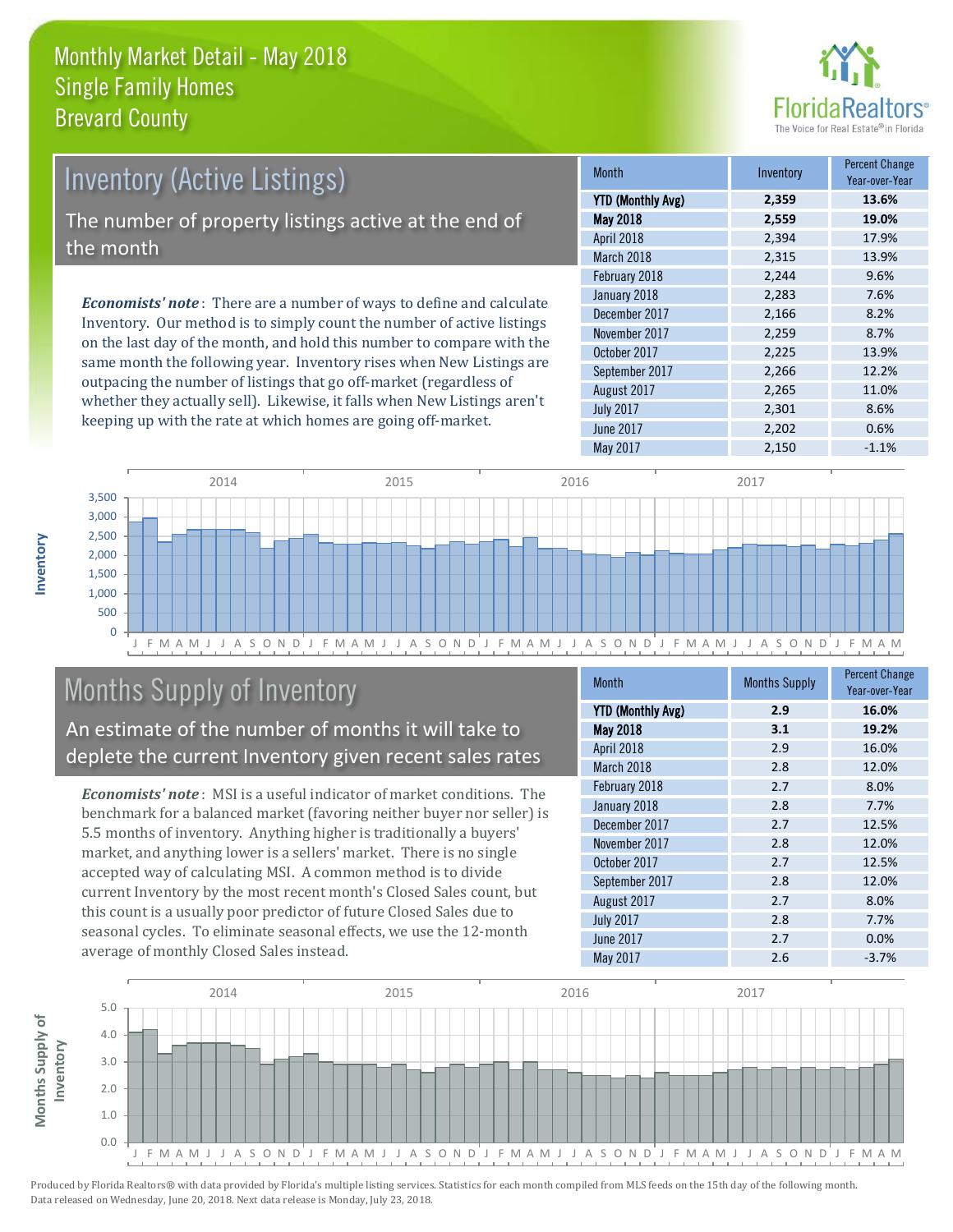

### Closed Sales by Sale Price

The number of sales transactions which closed during the month

*Economists' note:* Closed Sales are one of the simplest—yet most important—indicators for the residential real estate market. When comparing Closed Sales across markets of different sizes, we recommend comparing the percent changes in sales rather than the number of sales. Closed Sales (and many other market metrics) are affected by seasonal cycles, so actual trends are more accurately represented by year-over-year changes (i.e. comparing a month's sales to the amount of sales in the same month in the previous year), rather than changes from one month to the next.





#### Median Time to Contract by Sale Price The median number of days between the listing date and contract date for all Closed Sales during the month

*Economists' note* : Like Time to Sale, Time to Contract is a measure of the length of the home selling process calculated for sales which closed during the month. The difference is that Time to Contract measures the number of days between the initial listing of a property and the signing of the contract which eventually led to the closing of the sale. When the gap between Median Time to Contract and Median Time to Sale grows, it is usually a sign of longer closing times and/or declining numbers of cash sales.

| <b>Sale Price</b>     | Median Time to<br>Contract | <b>Percent Change</b><br>Year-over-Year |
|-----------------------|----------------------------|-----------------------------------------|
| Less than \$50,000    | 168 Days                   | 2000.0%                                 |
| \$50,000 - \$99,999   | 12 Days                    | $-40.0%$                                |
| $$100,000 - $149,999$ | 15 Days                    | $-16.7%$                                |
| $$150,000 - $199,999$ | 25 Days                    | 78.6%                                   |
| \$200,000 - \$249,999 | 26 Days                    | 13.0%                                   |
| \$250,000 - \$299,999 | 28 Days                    | $-12.5%$                                |
| \$300,000 - \$399,999 | 37 Days                    | 12.1%                                   |
| \$400,000 - \$599,999 | 50 Days                    | 0.0%                                    |
| \$600,000 - \$999,999 | 12 Days                    | $-80.3%$                                |
| \$1,000,000 or more   | 168 Days                   | 69.7%                                   |



**Closed Sales**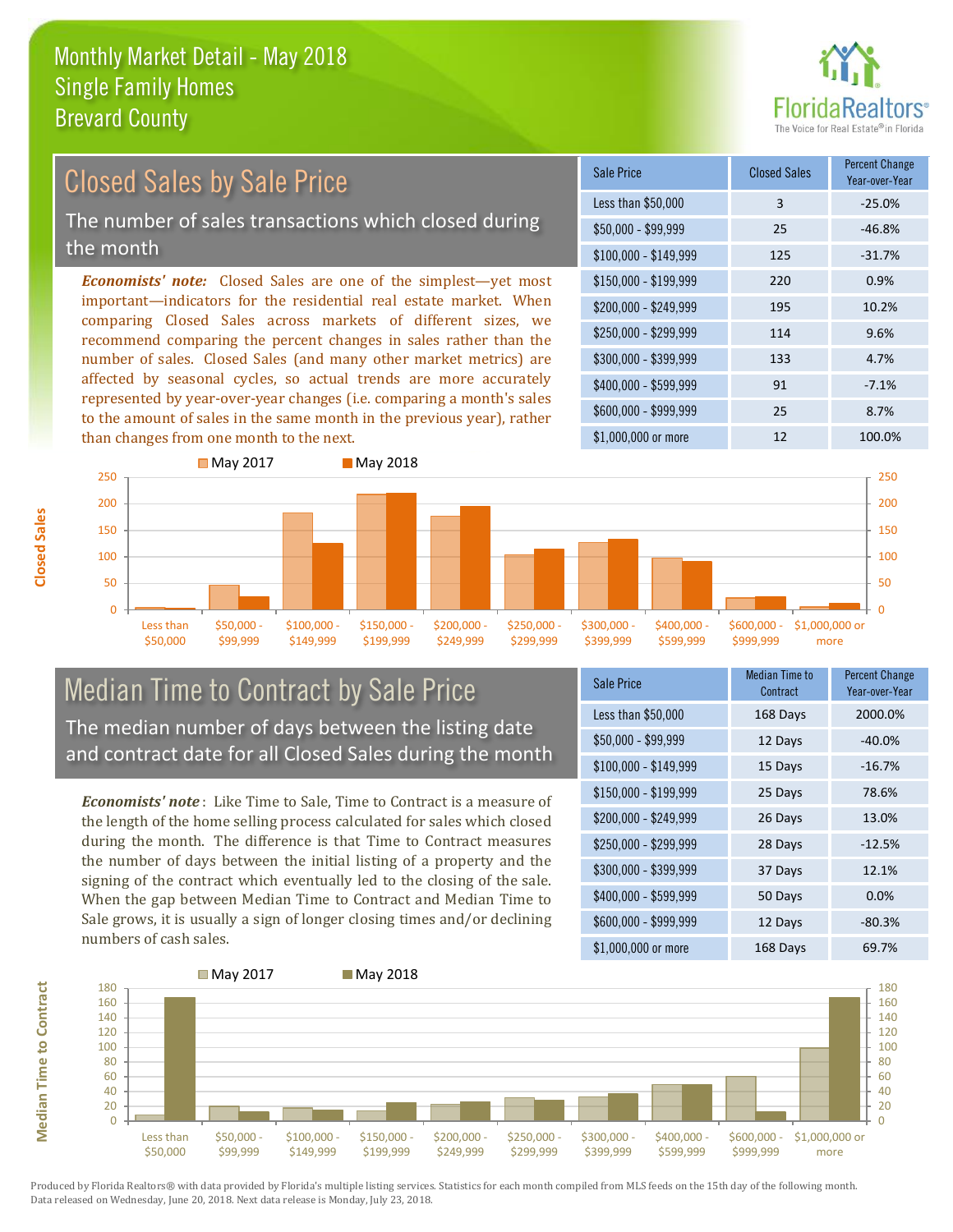

# New Listings by Initial Listing Price

The number of properties put onto the market during the month

*Economists' note:* New Listings tend to rise in delayed response to increasing prices, so they are often seen as a lagging indicator of market health. As prices rise, potential sellers raise their estimations of value—and in the most recent cycle, rising prices have freed up many potential sellers who were previously underwater on their mortgages. Note that in our calculations, we take care to not include properties that were recently taken off the market and quickly relisted, since these are not really *new* listings.

| <b>Initial Listing Price</b> | <b>New Listings</b> | <b>Percent Change</b><br>Year-over-Year |
|------------------------------|---------------------|-----------------------------------------|
| Less than \$50,000           | 3                   | $-62.5%$                                |
| \$50,000 - \$99,999          | 20                  | $-44.4%$                                |
| $$100,000 - $149,999$        | 139                 | $-13.1%$                                |
| $$150,000 - $199,999$        | 270                 | $-2.9%$                                 |
| \$200,000 - \$249,999        | 227                 | 25.4%                                   |
| \$250,000 - \$299,999        | 199                 | 32.7%                                   |
| \$300,000 - \$399,999        | 223                 | 36.8%                                   |
| \$400,000 - \$599,999        | 158                 | 9.0%                                    |
| \$600,000 - \$999,999        | 62                  | 17.0%                                   |
| \$1,000,000 or more          | 34                  | 21.4%                                   |



#### Inventory by Current Listing Price The number of property listings active at the end of the month

*Economists' note* : There are a number of ways to define and calculate Inventory. Our method is to simply count the number of active listings on the last day of the month, and hold this number to compare with the same month the following year. Inventory rises when New Listings are outpacing the number of listings that go off-market (regardless of whether they actually sell). Likewise, it falls when New Listings aren't keeping up with the rate at which homes are going off-market.

| <b>Current Listing Price</b> | Inventory | <b>Percent Change</b><br>Year-over-Year |
|------------------------------|-----------|-----------------------------------------|
| Less than \$50,000           | 6         | $-25.0%$                                |
| $$50,000 - $99,999$          | 36        | $-23.4%$                                |
| $$100,000 - $149,999$        | 165       | 7.8%                                    |
| $$150,000 - $199,999$        | 394       | 24.7%                                   |
| \$200,000 - \$249,999        | 358       | 23.9%                                   |
| \$250,000 - \$299,999        | 341       | 32.7%                                   |
| \$300,000 - \$399,999        | 462       | 28.0%                                   |
| \$400,000 - \$599,999        | 432       | 10.5%                                   |
| \$600,000 - \$999,999        | 235       | 16.9%                                   |
| \$1,000,000 or more          | 130       | 2.4%                                    |



Produced by Florida Realtors® with data provided by Florida's multiple listing services. Statistics for each month compiled from MLS feeds on the 15th day of the following month. Data released on Wednesday, June 20, 2018. Next data release is Monday, July 23, 2018.

**Inventory**